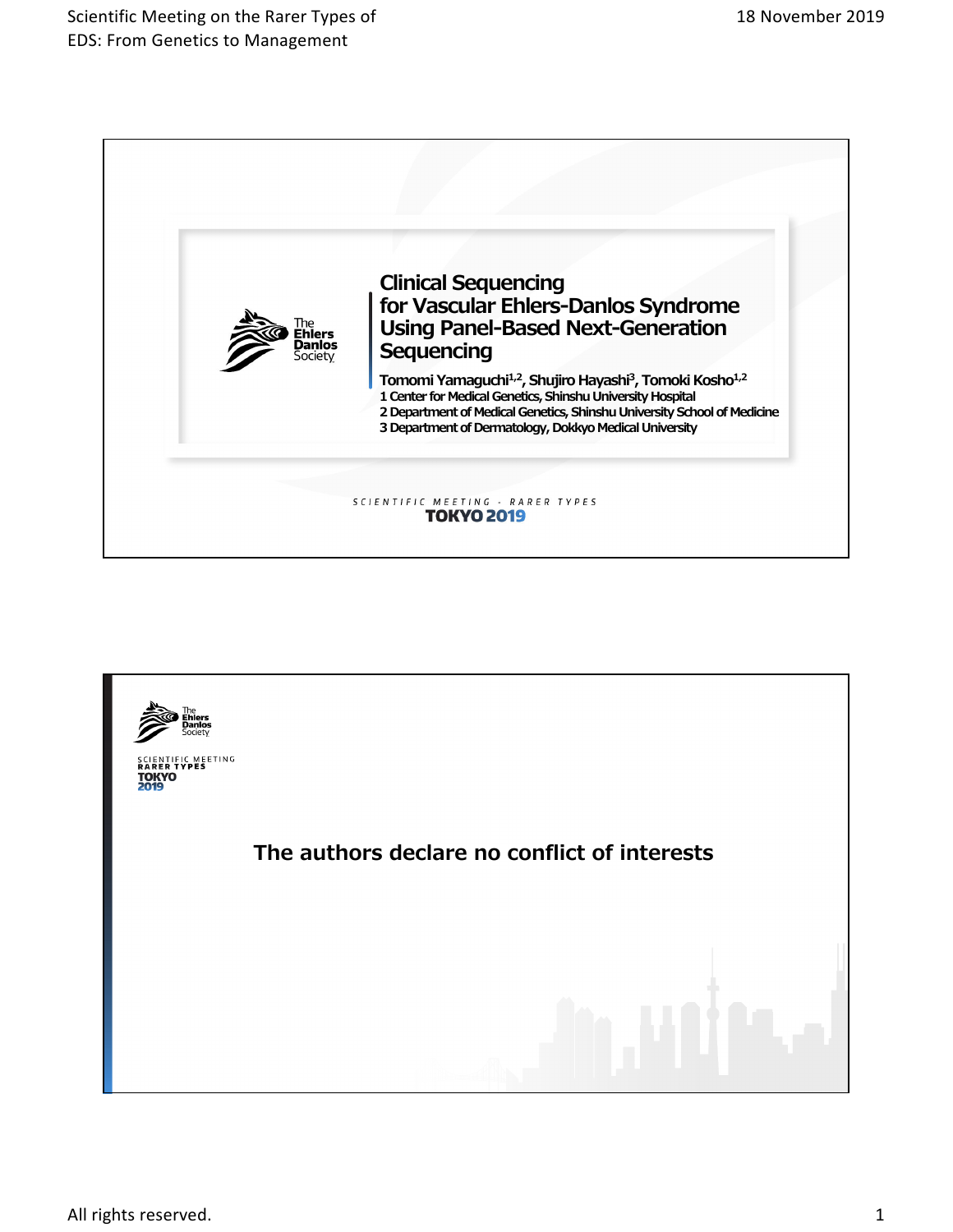

| NTIFIC MEETING<br><b>R TVPES</b> | <b>Variant type</b>                                                                                                                         |               | <b>Number of cases</b> |  |  |  |  |  |  |
|----------------------------------|---------------------------------------------------------------------------------------------------------------------------------------------|---------------|------------------------|--|--|--|--|--|--|
| rokyo                            | Missense variants (Gly substitutions)                                                                                                       | 573           | 59.1%                  |  |  |  |  |  |  |
|                                  | Missense variants (non-Gly substitutions)                                                                                                   |               | $0.1\%$                |  |  |  |  |  |  |
|                                  | Missense variants outside the triple helix domain                                                                                           | 11            | 1.1%                   |  |  |  |  |  |  |
|                                  | Splice site alterations                                                                                                                     | 264           | 27.2%                  |  |  |  |  |  |  |
|                                  | Insertions/deletions                                                                                                                        | 75            | 7.7%                   |  |  |  |  |  |  |
|                                  | Nonsense variants                                                                                                                           | 30            | 3.1%                   |  |  |  |  |  |  |
|                                  | Stop-loss                                                                                                                                   | $\mathcal{P}$ | 0.2%                   |  |  |  |  |  |  |
|                                  | Multi-exon deletions                                                                                                                        | 14            | 1.4%                   |  |  |  |  |  |  |
|                                  | <b>Total</b>                                                                                                                                | 970           |                        |  |  |  |  |  |  |
|                                  | The majority of disease-causing variants in COL3A1 are Gly substitutions<br>and in-frame splice site alterations in the triple helix domain |               |                        |  |  |  |  |  |  |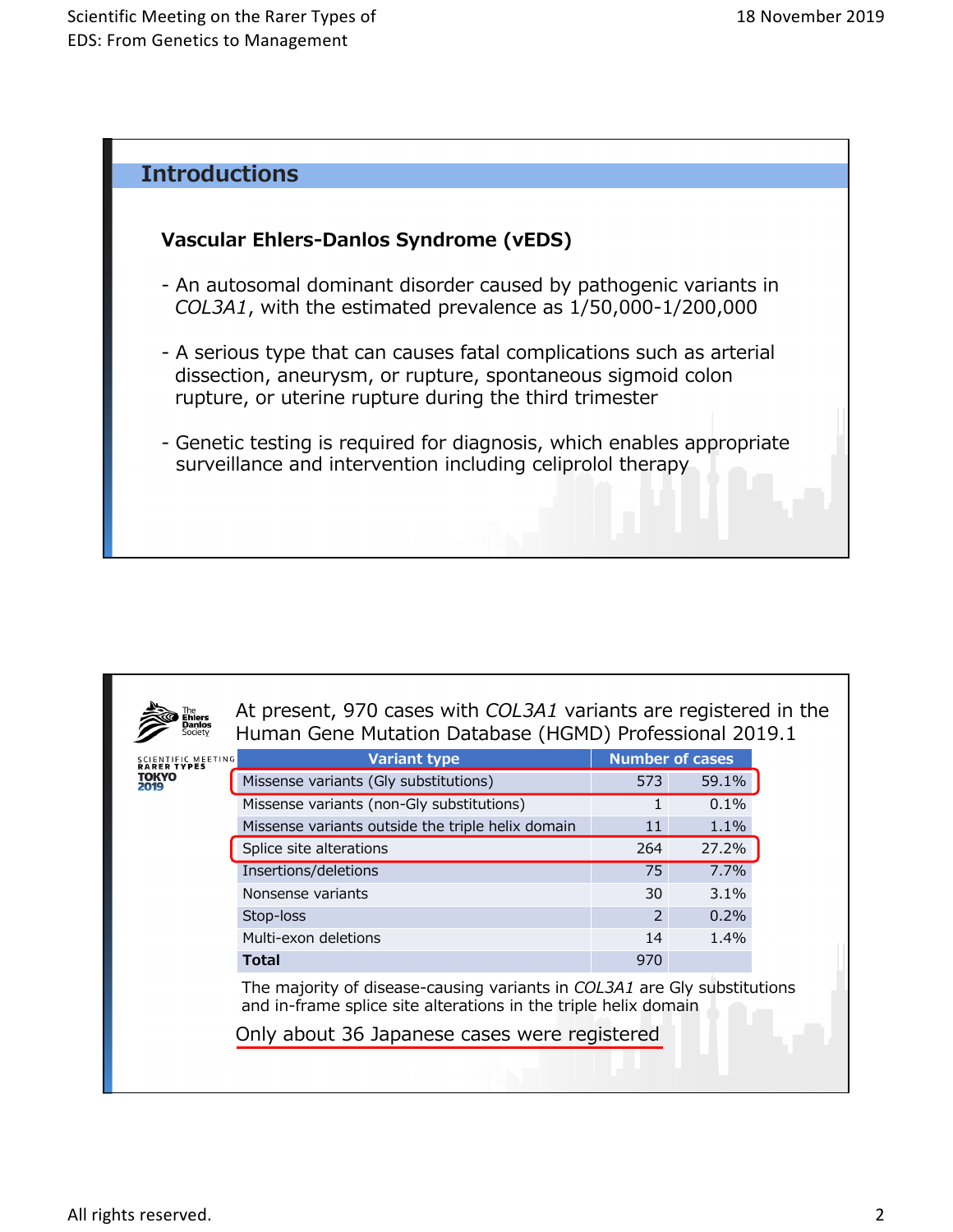

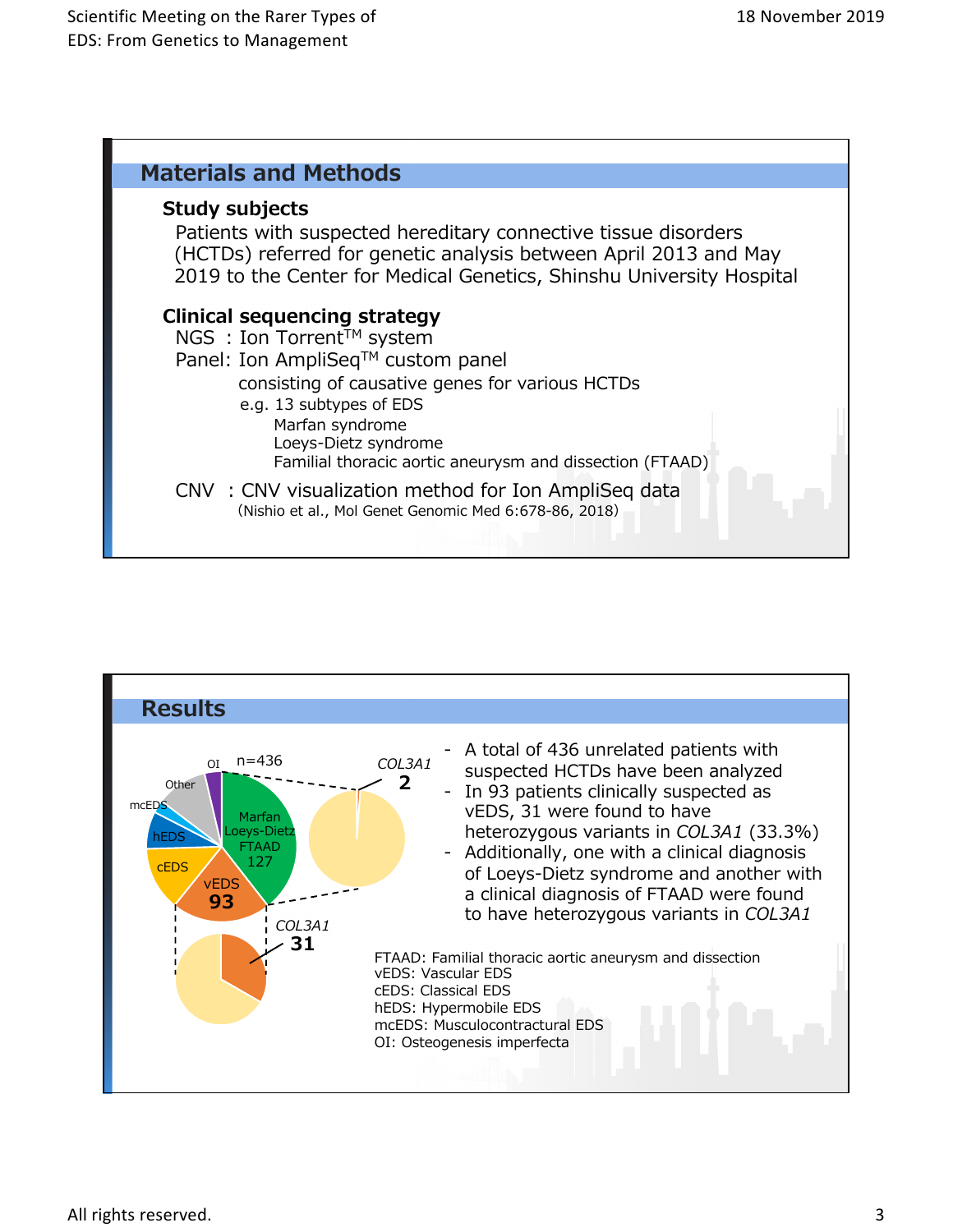| A comprehensive list of variants in COL3A1 detected in this study |                                                 |           |                          |                                  |            | quideline         | Criteria for classifying pathogenic |                 |                     |                                    |
|-------------------------------------------------------------------|-------------------------------------------------|-----------|--------------------------|----------------------------------|------------|-------------------|-------------------------------------|-----------------|---------------------|------------------------------------|
|                                                                   |                                                 |           |                          |                                  |            | 015               | <b>PVS</b>                          | PS              | <b>PM</b>           | PP                                 |
| 80                                                                | c.547G>A:p.Gly183Ser                            |           | Reported (20)            | Pathogenic                       | Pathogenic |                   |                                     |                 |                     |                                    |
|                                                                   | 305 c.547G>A:p.Gly183Ser                        | 7         | Reported (20)            | Pathogenic                       | Pathogenic |                   |                                     |                 |                     |                                    |
| 157                                                               | c.556G>A:p.Gly186Ser                            | 7         | Reported (2)             | Pathogenic                       | Pathogenic |                   |                                     |                 |                     |                                    |
|                                                                   | 396 c.565G>C:p.Gly189Arg                        | 7         | Reported (1)             | Pathogenic                       | Pathogenic |                   |                                     |                 |                     |                                    |
| 69                                                                | c.583G>A:p.Gly195Arq                            | 8         | Reported (1)             |                                  | Pathogenic |                   |                                     |                 |                     |                                    |
|                                                                   | 271 c.659 664del:p.220 221del                   | 9         |                          |                                  |            | <b>VUS</b>        |                                     |                 | PM2/PM4             |                                    |
|                                                                   | 283X c.665G>A:p.Gly222Asp                       | 9         | Reported (4)             | Pathogenic                       | Pathogenic |                   |                                     |                 |                     |                                    |
| 45                                                                | c.724C>T:p.Arg242*                              | 10        |                          |                                  |            | Pathogenic        | PVS1 PS3                            |                 |                     | PP <sub>1</sub>                    |
|                                                                   | 304 c.754G>A:p.Gly252Ser                        | 11        |                          |                                  |            | Likely pathogenic |                                     |                 | PM1/PM2/PM5 PP2/PP3 |                                    |
|                                                                   | 130 c.755G>A:p.Gly252Asp                        | 11        | Reported (1)             | Pathogenic                       | Pathogenic |                   |                                     |                 |                     |                                    |
| 357                                                               | c.763G>T:p.Gly255Trp                            | 11        |                          |                                  |            | Likely pathogenic |                                     |                 | PM1/PM2/PM5 PP2/PP3 |                                    |
| 89                                                                | c.848T>A:p.Leu283*                              | 12        | ٠                        |                                  |            | Pathogenic        | PVS1 PS3                            |                 | PM <sub>2</sub>     | PP <sub>1</sub>                    |
| 291                                                               | $c.897 + 2T > G$                                | 13i       |                          |                                  |            | <b>VUS</b>        |                                     |                 | <b>PM2/PM4</b>      | PP <sub>1</sub>                    |
| 349                                                               | $c.897 + 2T > A$                                | 13i       | Reported (1)             |                                  | Pathogenic |                   |                                     |                 |                     |                                    |
| 235                                                               | $c.951 + 56 > C$                                | 14i       |                          |                                  |            | Likely pathogenic |                                     | PS3             | PM <sub>2</sub>     | PP <sub>1</sub>                    |
| 266                                                               | $c.1194 + 1G > A$                               | 18i       | Reported (3)             | Pathogenic                       | Pathogenic |                   |                                     |                 |                     |                                    |
|                                                                   | 341 c.1330G>A:p.Gly444Arq                       | 20        | Reported (7)             | Pathogenic<br>/Likely pathogenic | Pathogenic |                   |                                     |                 |                     |                                    |
| 368                                                               | c.1330G>A:p.Gly444Arq                           | 20        | Reported (7)             | Pathogenic<br>/Likely pathogenic | Pathogenic |                   |                                     |                 |                     |                                    |
| M187                                                              | c.[1546G>T;1556G>T]<br>:p.[Gly516Trp;Gly519Val] | 23        |                          |                                  |            | Likely pathogenic |                                     |                 | PM1/PM2/PM5         | <b>PP1/PP2/</b><br>PP <sub>3</sub> |
| 67                                                                | $c.1662+1G > A$                                 | 24i       | Reported (47)            | Pathogenic                       | Pathogenic |                   |                                     |                 |                     |                                    |
| 210                                                               | c.1862G>A:p.Gly621Glu                           | 27        | Reported (1)             | Pathogenic                       | Pathogenic |                   |                                     |                 |                     |                                    |
| 188                                                               | c.1977+5G>C                                     | 29i       |                          | <b>VUS</b>                       |            | <b>VUS</b>        |                                     |                 | PM <sub>2</sub>     | PP <sub>1</sub>                    |
| 252                                                               | c.2134 2160del:p.Pro712 Gly720del               | 32        | Reported (2)             | Pathogenic                       | Pathogenic |                   |                                     |                 |                     |                                    |
| 426                                                               | c.2299 2316dup:p.Ile767 Pro772dup               | 34        |                          |                                  |            | Likely pathogenic |                                     | PS3             | <b>PM2/PM4</b>      |                                    |
|                                                                   | 214 c.2356G>A:p.Gly786Arg                       | 35        | Reported (6)             | Pathogenic                       | Pathogenic |                   |                                     |                 |                     |                                    |
|                                                                   | 173 c.2357G>A:p.Gly786Glu                       | 35        |                          |                                  |            | Likely pathogenic |                                     |                 | PM1/PM2/PM5         | PP2/PP3                            |
|                                                                   | 402 c.2518G>A:p.Gly840Arg                       | 37        |                          |                                  |            | Pathogenic        |                                     | PS <sub>2</sub> | <b>PM1/PM2</b>      | PP2/PP3                            |
|                                                                   | 193 c.2815G>A:p.Gly939Ser                       | 40        | Reported (1)             | Pathogenic                       | Pathogenic |                   |                                     |                 |                     |                                    |
| 82                                                                | c.2869G>A:p.Gly957Ser                           | 41        | Reported (2)             |                                  | Pathogenic |                   |                                     |                 |                     |                                    |
|                                                                   | 251 c.3256G>C:p.Gly1086Arg                      | 46        | $\overline{\phantom{0}}$ |                                  |            | Likely pathogenic |                                     |                 | PM1/PM2/PM5         | PP2/PP3                            |
| 83                                                                | c.3338G>A:p.Gly1113Asp                          | 46        |                          |                                  |            | Likely pathogenic |                                     |                 | <b>PM1/PM2</b>      | PP2/PP3                            |
| 64                                                                | $c.3525 + 1G > A$                               | 48i       | Reported (1)             | $\overline{\phantom{a}}$         | Pathogenic |                   |                                     |                 |                     |                                    |
| 81                                                                | ex.24-31 deletion                               | $24 - 31$ |                          | $\overline{\phantom{0}}$         |            |                   |                                     |                 |                     |                                    |

| <b>Patient</b> | <b>Variants</b>                                 | Exon      | <b>HGMD Pro.</b><br>(number of | <b>ClinVar</b>                   | <b>EDS Variant</b> | Criteria for classifying pathogenic<br><b>ACMG</b> quideline |          |                 |                     |                                    |
|----------------|-------------------------------------------------|-----------|--------------------------------|----------------------------------|--------------------|--------------------------------------------------------------|----------|-----------------|---------------------|------------------------------------|
| ID             |                                                 |           | cases                          |                                  | <b>Database</b>    | 2015                                                         | PVS PS   |                 | <b>PM</b>           | <b>PP</b>                          |
|                |                                                 |           | Reported (20)                  | Pathogenic                       | Pathogenic         |                                                              |          |                 |                     |                                    |
|                | Checked whether it was                          |           | Reported (20)                  | Pathogenic                       | Pathogenic         |                                                              |          |                 |                     |                                    |
|                | reported in HGMD, ClinVar                       |           | Reported (2)                   | Pathogenic                       | Pathogenic         |                                                              |          |                 |                     |                                    |
|                | and EDS Variant Database                        |           | Reported (1)                   | Pathogenic                       | Pathogenic         |                                                              |          |                 |                     |                                    |
|                |                                                 |           | Reported (1)                   |                                  | Pathogenic         |                                                              |          |                 |                     |                                    |
|                |                                                 |           |                                |                                  |                    | <b>VUS</b>                                                   |          |                 | <b>PM2/PM4</b>      |                                    |
|                | Reported 18/33 (54.5%)                          |           | Reported (4)                   | Pathogenic                       | Pathogenic         |                                                              |          |                 |                     |                                    |
|                |                                                 |           |                                |                                  |                    | Pathogenic                                                   | PVS1 PS3 |                 |                     | PP <sub>1</sub>                    |
|                | <b>BUT G/BRUZATIAUWADZOCI</b>                   | ш         | Reported (1)                   |                                  |                    | Likely pathogenic                                            |          |                 | PM1/PM2/PM5 PP2/PP3 |                                    |
| 130<br>357     | c.755G>A:p.Gly252Asp<br>c.763G>T:p.Gly255Trp    | 11<br>11  |                                | Pathogenic                       | Pathogenic         | Likely pathogenic                                            |          |                 | PM1/PM2/PM5 PP2/PP3 |                                    |
| 89             | c.848T>A:p.Leu283*                              | 12        |                                |                                  |                    | Pathogenic                                                   | PVS1 PS3 |                 | PM <sub>2</sub>     | PP <sub>1</sub>                    |
| 291            | $c.897 + 2T > G$                                | 13i       |                                |                                  |                    | <b>VUS</b>                                                   |          |                 | <b>PM2/PM4</b>      | PP <sub>1</sub>                    |
| 349            | $c.897+2T > A$                                  | 13i       | Reported (1)                   |                                  | Pathogenic         |                                                              |          |                 |                     |                                    |
| 235            | $c.951 + 56 > C$                                | 14i       |                                |                                  |                    | Likely pathogenic                                            |          | PS3             | PM <sub>2</sub>     | PP <sub>1</sub>                    |
| 266            | $c.1194 + 1G > A$                               | 18i       | Reported (3)                   | Pathogenic                       | Pathogenic         |                                                              |          |                 |                     |                                    |
|                |                                                 |           |                                | Pathogenic                       |                    |                                                              |          |                 |                     |                                    |
|                | 341 c.1330G>A:p.Gly444Arq                       | 20        | Reported (7)                   | /Likely pathogenic               | Pathogenic         |                                                              |          |                 |                     |                                    |
| 368            | c.1330G>A:p.Gly444Arq                           | 20        | Reported (7)                   | Pathogenic<br>/Likely pathogenic | Pathogenic         |                                                              |          |                 |                     |                                    |
| M187           | c.[1546G>T;1556G>T]<br>:p.[Gly516Trp;Gly519Val] | 23        |                                |                                  |                    | Likely pathogenic                                            |          |                 | PM1/PM2/PM5         | <b>PP1/PP2/</b><br>PP <sub>3</sub> |
| 67             | $c.1662 + 1G > A$                               | 24i       | Reported (47)                  | Pathogenic                       | Pathogenic         |                                                              |          |                 |                     |                                    |
| 210            | c.1862G>A:p.Gly621Glu                           | 27        | Reported (1)                   | Pathogenic                       | Pathogenic         |                                                              |          |                 |                     |                                    |
| 188            | c.1977+5G>C                                     | 29i       |                                | <b>VUS</b>                       |                    | <b>VUS</b>                                                   |          |                 | PM <sub>2</sub>     | PP <sub>1</sub>                    |
| 252            | c.2134 2160del:p.Pro712 Gly720del               | 32        | Reported (2)                   | Pathogenic                       | Pathogenic         |                                                              |          |                 |                     |                                    |
| 426            | c.2299 2316dup:p.Ile767 Pro772dup               | 34        |                                |                                  |                    | Likely pathogenic                                            |          | PS3             | <b>PM2/PM4</b>      |                                    |
| 214            | c.2356G>A:p.Gly786Arg                           | 35        | Reported (6)                   | Pathogenic                       | Pathogenic         |                                                              |          |                 |                     |                                    |
| 173            | c.2357G>A:p.Gly786Glu                           | 35        |                                |                                  |                    | Likely pathogenic                                            |          |                 | <b>PM1/PM2/PM5</b>  | PP2/PP3                            |
| 402            | c.2518G>A:p.Gly840Arg                           | 37        |                                |                                  |                    | Pathogenic                                                   |          | PS <sub>2</sub> | <b>PM1/PM2</b>      | PP2/PP3                            |
| 193            | c.2815G>A:p.Gly939Ser                           | 40        | Reported (1)                   | Pathogenic                       | Pathogenic         |                                                              |          |                 |                     |                                    |
| 82             | c.2869G>A:p.Gly957Ser                           | 41        | Reported (2)                   |                                  | Pathogenic         |                                                              |          |                 |                     |                                    |
| 251            | c.3256G>C:p.Gly1086Arg                          | 46        |                                |                                  |                    | Likely pathogenic                                            |          |                 | PM1/PM2/PM5 PP2/PP3 |                                    |
| 83             | c.3338G>A:p.Gly1113Asp                          | 46        |                                |                                  |                    | Likely pathogenic                                            |          |                 | <b>PM1/PM2</b>      | PP2/PP3                            |
| 64             | $c.3525 + 1G > A$                               | 48i       | Reported (1)                   |                                  | Pathogenic         |                                                              |          |                 |                     |                                    |
| 81             | ex.24-31 deletion                               | $24 - 31$ |                                |                                  |                    |                                                              |          |                 |                     |                                    |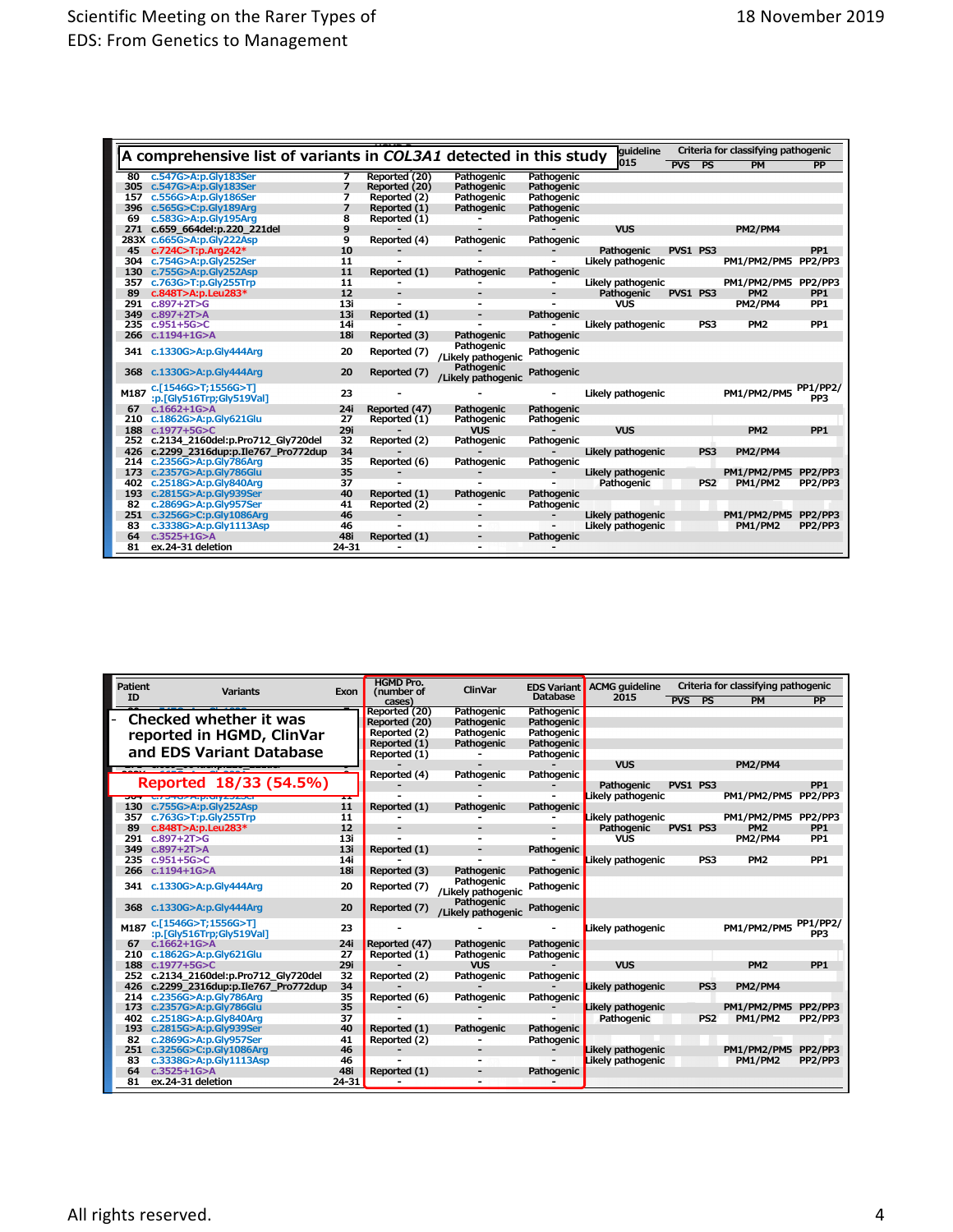| <b>Patient</b><br><b>Variants</b><br>Exon |                                                 | <b>HGMD Pro.</b><br>(number of | <b>ClinVar</b> | <b>EDS Variant</b>               | <b>ACMG</b> quidelines | Criteria for classifying pathogenic |            |                 |                               |                        |
|-------------------------------------------|-------------------------------------------------|--------------------------------|----------------|----------------------------------|------------------------|-------------------------------------|------------|-----------------|-------------------------------|------------------------|
| ID                                        |                                                 |                                | cases          |                                  | <b>Database</b>        | 2015                                | <b>PVS</b> | <b>PS</b>       | <b>PM</b>                     | PP                     |
|                                           |                                                 |                                | Reported (20)  | Pathogenic                       | Pathogenic             |                                     |            |                 |                               |                        |
|                                           | Checked whether it was                          |                                | Reported (20)  | Pathogenic                       | <b>Pathogenic</b>      |                                     |            |                 |                               |                        |
|                                           | reported in HGMD, ClinVar                       |                                | Reported (2)   | Pathogenic                       | Pathogenic             |                                     |            |                 |                               |                        |
|                                           |                                                 |                                | Reported (1)   | Pathogenic                       | Pathogenic             |                                     |            |                 |                               |                        |
|                                           | and EDS Variant Database                        |                                | Reported (1)   |                                  | Pathogenic             |                                     |            |                 |                               |                        |
| (If not reported)                         |                                                 |                                |                |                                  |                        | <b>VUS</b>                          |            |                 | <b>PM2/PM4</b>                |                        |
|                                           |                                                 |                                | Reported (4)   | Pathogenic                       | Pathogenic             |                                     |            |                 |                               | PP <sub>1</sub>        |
|                                           | Evaluated it according to the                   |                                |                |                                  |                        | Pathogenic<br>Likely pathogenic     | PVS1 PS3   |                 | PM1/PM2/PM5 PP2/PP3           |                        |
| <b>ACMG guidelines 2015</b>               |                                                 |                                | Reported (1)   | Pathogenic                       | Pathogenic             |                                     |            |                 |                               |                        |
|                                           |                                                 | ≖                              |                |                                  |                        | Likely pathogenic                   |            |                 | PM1/PM2/PM5 PP2/PP3           |                        |
| 89                                        | G700021.p.ory20011p<br>c.848T>A:p.Leu283*       | 12                             |                |                                  |                        | Pathogenic                          | PVS1 PS3   |                 | PM <sub>2</sub>               | PP <sub>1</sub>        |
| 291                                       | $c.897+2T>G$                                    | 13i                            |                |                                  |                        | <b>VUS</b>                          |            |                 | <b>PM2/PM4</b>                | PP <sub>1</sub>        |
| 349                                       | $c.897+2T > A$                                  | 13i                            | Reported (1)   |                                  | <b>Pathogenic</b>      |                                     |            |                 |                               |                        |
| 235                                       | $c.951 + 5G > C$                                | 14i                            |                |                                  |                        | Likely pathogenic                   |            | PS3             | PM <sub>2</sub>               | PP <sub>1</sub>        |
| 266                                       | $c.1194 + 1G > A$                               | 18i                            | Reported (3)   | Pathogenic                       | Pathogenic             |                                     |            |                 |                               |                        |
| 341                                       | c.1330G>A:p.Gly444Arg                           | 20                             | Reported (7)   | Pathogenic<br>/Likely pathogenic | Pathogenic             |                                     |            |                 |                               |                        |
| 368                                       | c.1330G>A:p.Gly444Arg                           | 20                             | Reported (7)   | Pathogenic<br>/Likely pathogenic | <b>Pathogenic</b>      |                                     |            |                 |                               |                        |
| M187                                      | c.[1546G>T;1556G>T]<br>:p.[Gly516Trp;Gly519Val] | 23                             |                |                                  |                        | Likely pathogenic                   |            |                 | PM1/PM2/PM5                   | <b>PP1/PP2/</b><br>PP3 |
| 67                                        | $c.1662+1G > A$                                 | 24i                            | Reported (47)  | Pathogenic                       | <b>Pathogenic</b>      |                                     |            |                 |                               |                        |
| 210                                       | c.1862G>A:p.Gly621Glu                           | 27                             | Reported (1)   | Pathogenic                       | Pathogenic             |                                     |            |                 |                               |                        |
| 188                                       | $c.1977 + 5G > C$                               | 29i                            |                | <b>VUS</b>                       |                        | <b>VUS</b>                          |            |                 | PM <sub>2</sub>               | PP <sub>1</sub>        |
| 252                                       | c.2134 2160del:p.Pro712 Gly720del               | 32                             | Reported (2)   | Pathogenic                       | Pathogenic             |                                     |            |                 |                               |                        |
| 426                                       | c.2299 2316dup:p.Ile767 Pro772dup               | 34                             |                |                                  |                        | Likely pathogenic                   |            | PS <sub>3</sub> | <b>PM2/PM4</b>                |                        |
| 214                                       | c.2356G>A:p.Gly786Arg                           | 35                             | Reported (6)   | Pathogenic                       | Pathogenic             |                                     |            |                 |                               |                        |
| 173<br>402                                | c.2357G>A:p.Gly786Glu<br>c.2518G>A:p.Gly840Arq  | 35<br>37                       |                |                                  |                        | Likely pathogenic                   |            | PS <sub>2</sub> | PM1/PM2/PM5<br><b>PM1/PM2</b> | PP2/PP3<br>PP2/PP3     |
| 193                                       | c.2815G>A:p.Gly939Ser                           | 40                             | Reported (1)   | Pathogenic                       | <b>Pathogenic</b>      | Pathogenic                          |            |                 |                               |                        |
| 82                                        | c.2869G>A:p.Glv957Ser                           | 41                             | Reported (2)   |                                  | <b>Pathogenic</b>      |                                     |            |                 |                               |                        |
| 251                                       | c.3256G>C:p.Gly1086Arg                          | 46                             |                |                                  |                        | Likely pathogenic                   |            |                 | PM1/PM2/PM5                   | PP2/PP3                |
| 83                                        | c.3338G>A:p.Gly1113Asp                          | 46                             |                |                                  |                        | Likely pathogenic                   |            |                 | <b>PM1/PM2</b>                | PP2/PP3                |
| 64                                        | $c.3525 + 1G > A$                               | 48i                            | Reported (1)   |                                  | <b>Pathogenic</b>      |                                     |            |                 |                               |                        |
| 81                                        | ex.24-31 deletion                               | $24 - 31$                      |                |                                  |                        |                                     |            |                 |                               |                        |
|                                           |                                                 |                                |                |                                  |                        |                                     |            |                 |                               |                        |

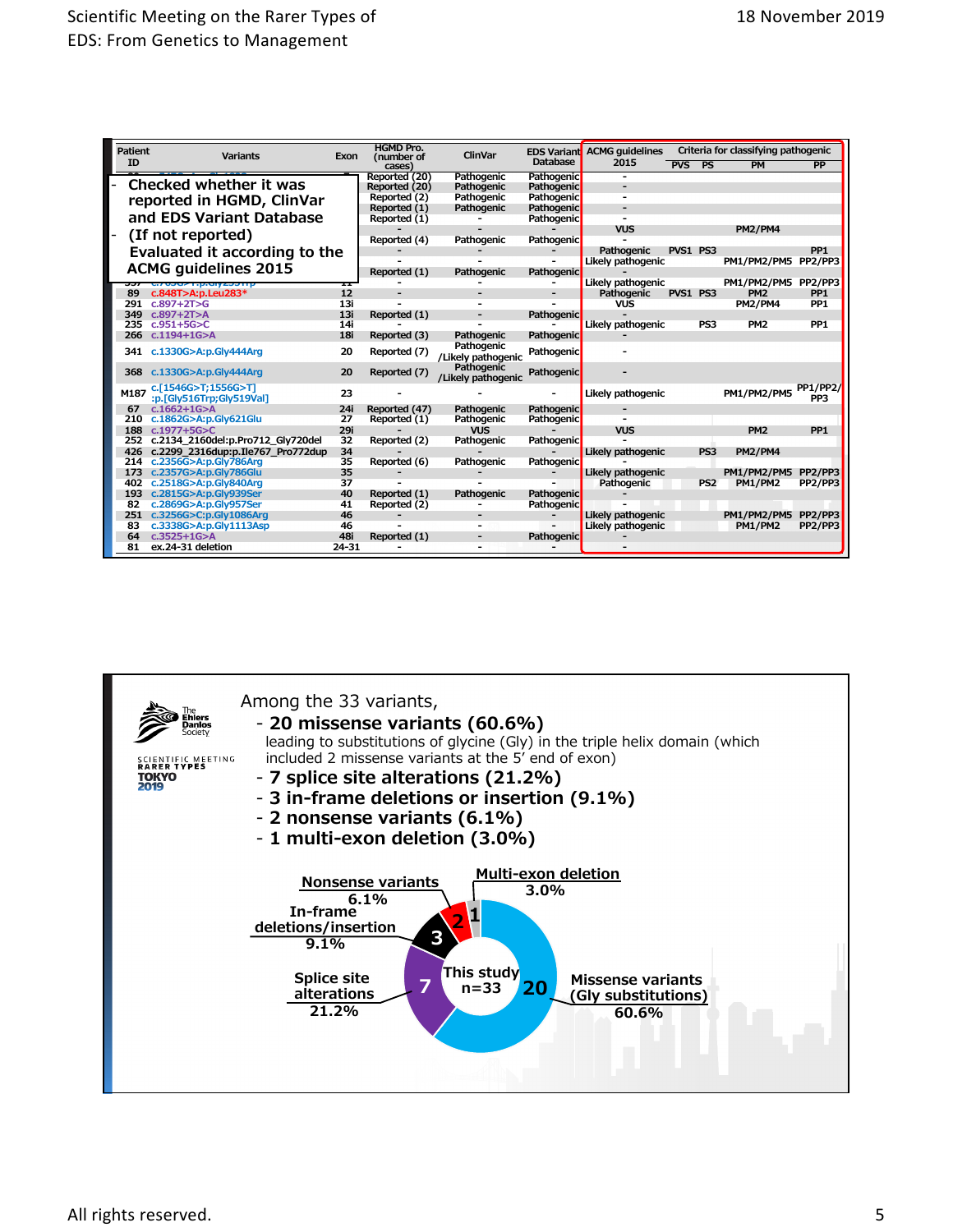![](_page_5_Figure_2.jpeg)

![](_page_5_Figure_3.jpeg)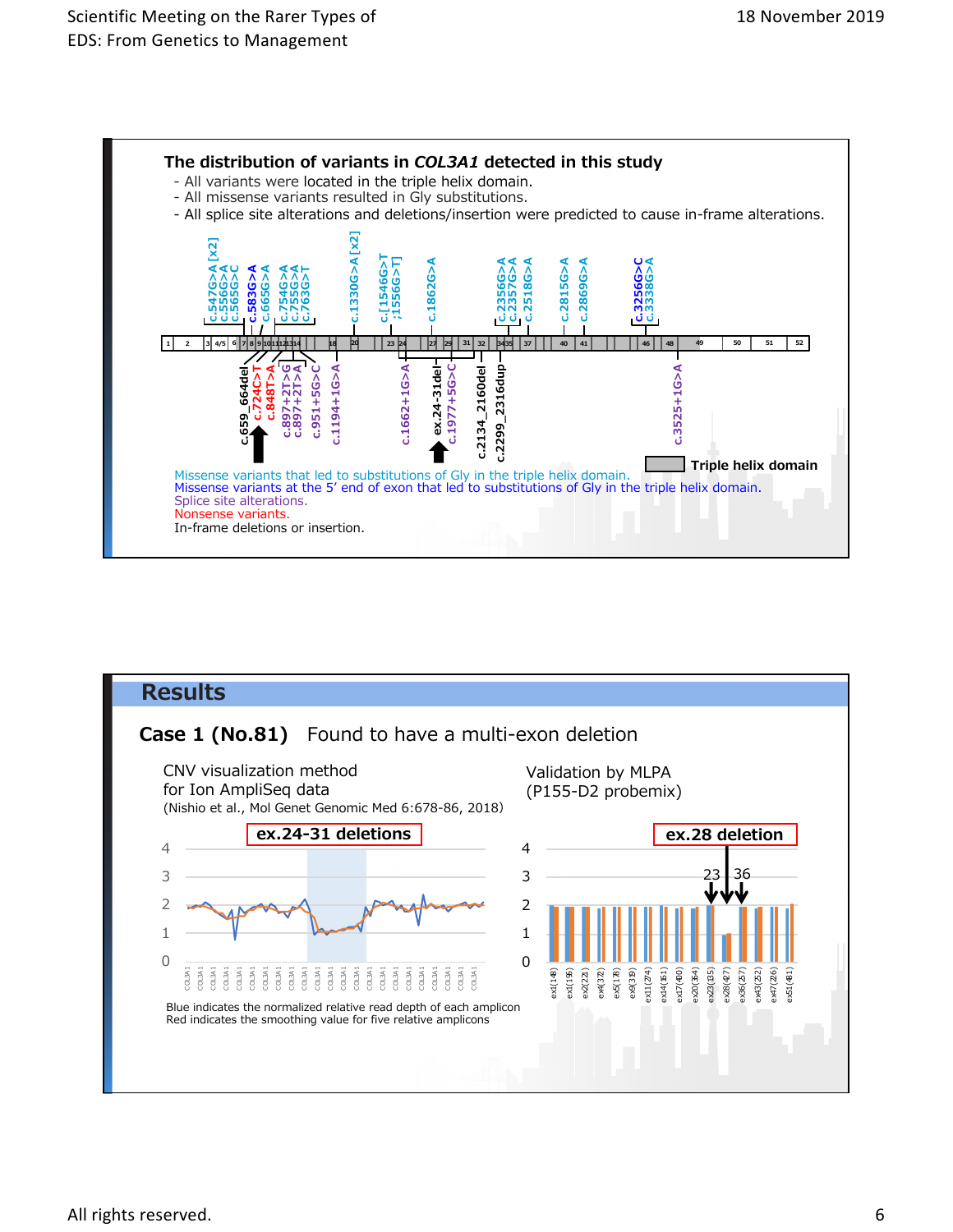![](_page_6_Figure_2.jpeg)

![](_page_6_Figure_3.jpeg)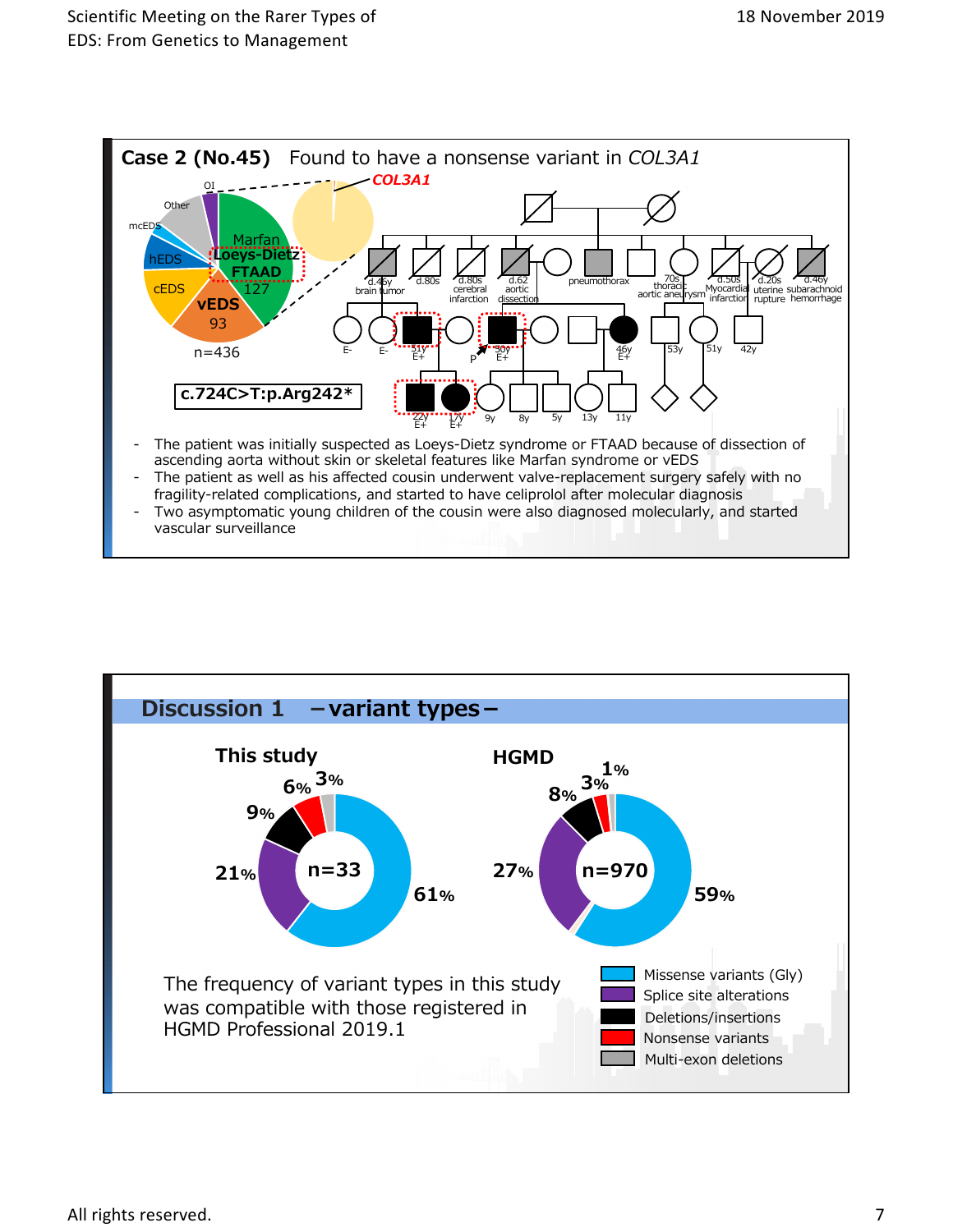## Discussion 2 – Clinical Utility –

## **Case 1**

This clinical sequencing strategy can detect not only SNV and indel but also CNV

## Case 2

This clinical sequencing strategy was critically useful in the management of a case clinically indistinguishable from other HCTDs, and of at-risk young relatives enabling early accurate diagnosis

## **Conclusions**

- This is the first series of NGS panel-based clinical sequencing for vEDS in Japan
- The frequency of variant types in Japanese was compatible with those reported in previous literatures
- This clinical sequencing strategy provide the clinical utility and the cost-effectiveness